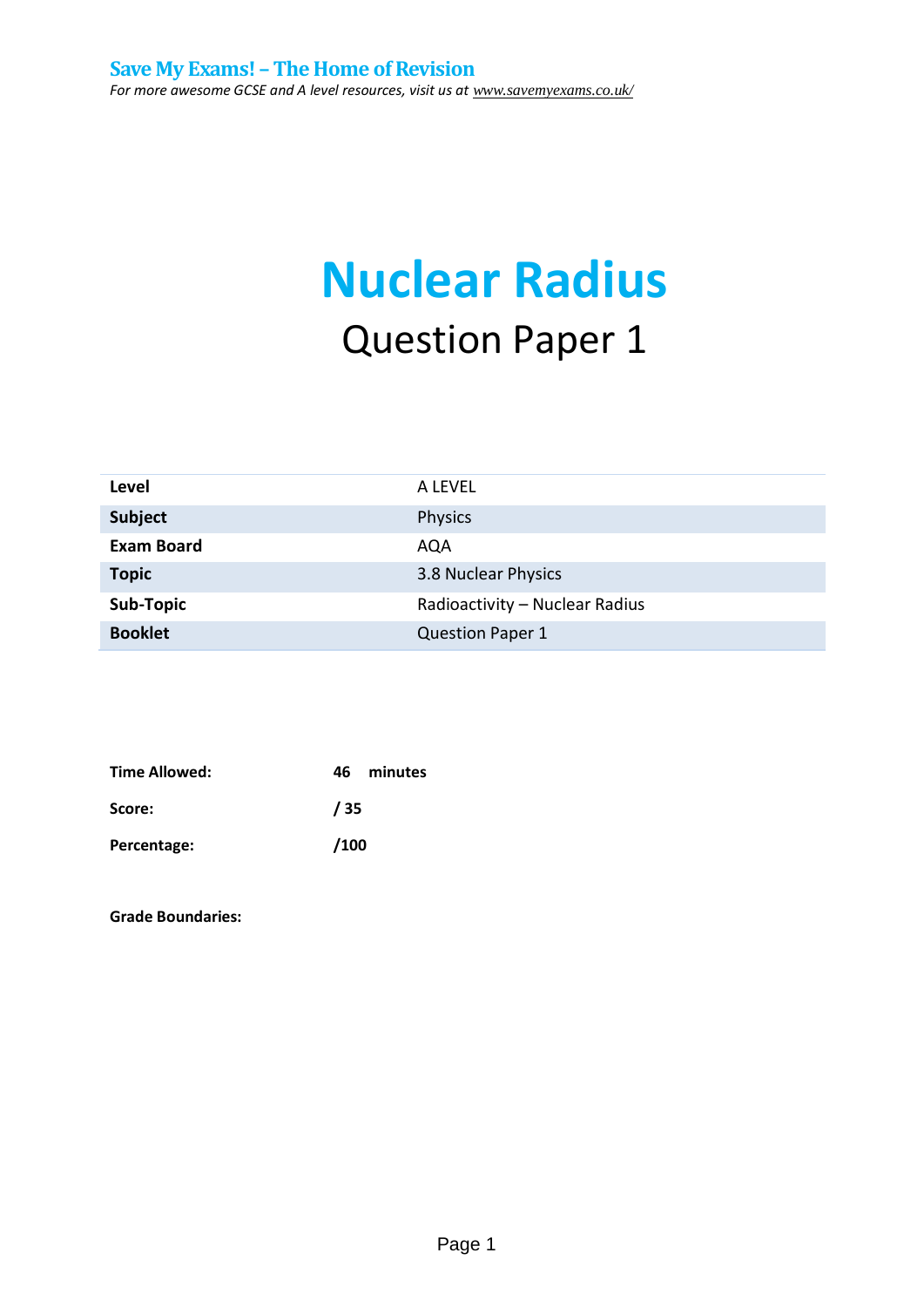- **Q1.**(a) Scattering experiments are used to investigate the nuclei of gold atoms. In one experiment, alpha particles, all of the same energy (monoenergetic), are incident on a foil made from a single isotope of gold. (i) State the main interaction when an alpha particle is scattered by a gold nucleus. ............................................................................................................... ............................................................................................................... (ii) The gold foil is replaced with another foil of the same size made from a mixture of isotopes of gold. Nothing else in the experiment is changed. Explain whether or not the scattering distribution of the monoenergetic alpha particles remains the same. ............................................................................................................... ............................................................................................................... ...............................................................................................................
	- (b) Data from alpha−particle scattering experiments using elements other than gold allow scientists to relate the radius *R*, of a nucleus, to its nucleon number, *A*. The graph shows the relationship obtained from the data in a graphical form, which obeys



(i) Use information from the graph to show that  $r_0$  is about  $1.4 \times 10^{-15}$  m.

**(1)**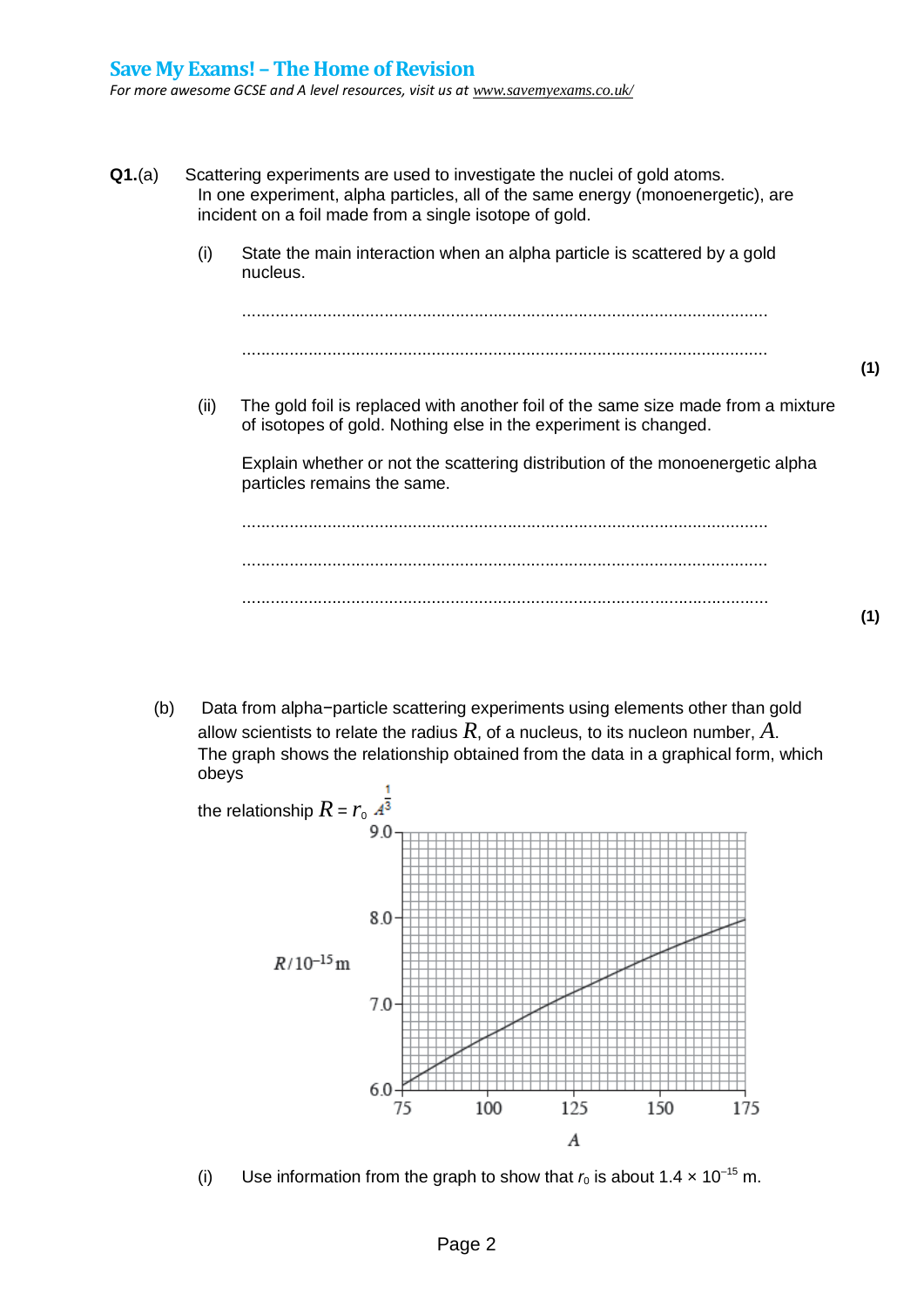**(1)**

51 (ii) Show that the radius of a  $23$  V nucleus is about  $5 \times 10^{-15}$  m.

**(2)**

51 (c) Calculate the density of a  $23$  V nucleus.

State an appropriate unit for your answer.

density ......................................... unit ................

**(3) (Total 8 marks)**

**Q2.**Which of the following is equal to radius of a nucleus of  $\frac{^{125}_{51}Sb}{^{20}_{20}T}$ ?

**A** 1.19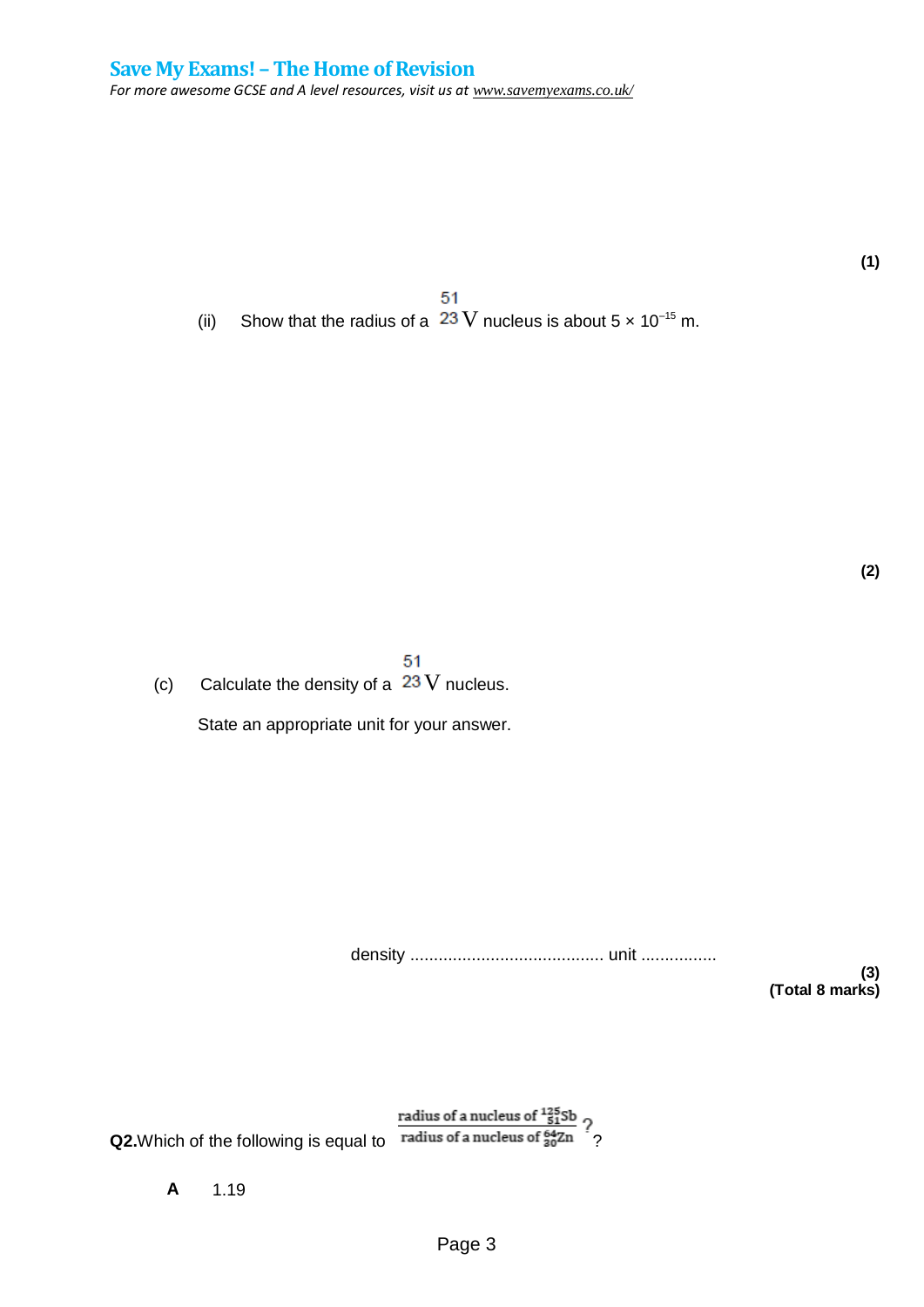#### **Save My Exams! –The Home of Revision**

*For more awesome GCSE and A level resources, visit us at www.savemyexams.co.uk/*



**(Total 1 mark)**

**Q3.** The first artificially produced isotope, phosphorus  ${}^{30}P$ , was formed by bombarding an aluminium isotope, <sup>13</sup> Al aluminium isotope, <sup>13</sup>, with an *α* particle.

(a) Complete the following nuclear equation by identifying the missing particle.

$$
^{27}_{13}\text{Al} + \alpha \rightarrow ^{30}_{15}\text{P} + \dots
$$

**(1)**

(b) For the reaction to take place the α particle must come within a distance, *d*, from the centre of the aluminium nucleus. Calculate *d* if the nuclear reaction occurs when the α particle is given an initial kinetic energy of at least 2.18 × 10–12 J.

The electrostatic potential energy between two point charges *Q*<sup>1</sup> and *Q*<sup>2</sup> is equal QQ.

to  $4\pi\varepsilon_0 r$  where *r* is the separation of the charges and  $\varepsilon_0$  is the permittivity of free space.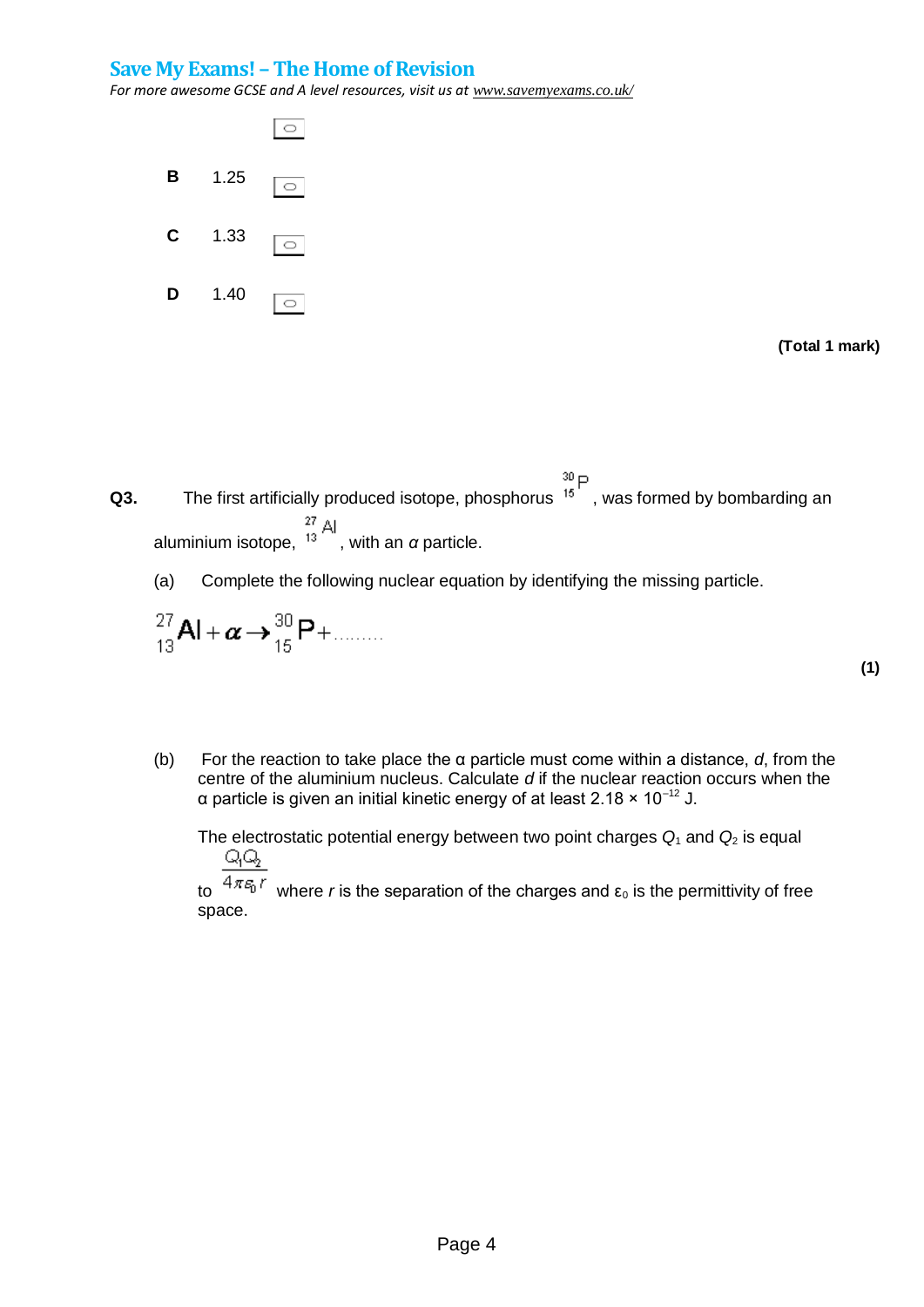### **Save My Exams! - The Home of Revision**

For more awesome GCSE and A level resources, visit us at www.savemyexams.co.uk/

 $(3)$ (Total 4 marks)

| Q4. |     | (a) | Calculate the radius of the $\frac{238}{92}$ U nucleus.                                                                                                                                                                    |
|-----|-----|-----|----------------------------------------------------------------------------------------------------------------------------------------------------------------------------------------------------------------------------|
|     |     |     | $r_0 = 1.3 \times 10^{-15}$ m                                                                                                                                                                                              |
|     |     |     |                                                                                                                                                                                                                            |
|     |     |     |                                                                                                                                                                                                                            |
|     |     |     |                                                                                                                                                                                                                            |
|     |     |     |                                                                                                                                                                                                                            |
|     |     |     |                                                                                                                                                                                                                            |
|     | (b) |     | At a distance of 30 mm from a point source of $\gamma$ rays the corrected count rate is C.<br>Calculate the distance from the source at which the corrected count rate is 0.10 C,<br>assuming that there is no absorption. |
|     |     |     |                                                                                                                                                                                                                            |
|     |     |     |                                                                                                                                                                                                                            |

 $(2)$ 

 $(2)$ 

The activity of a source of  $\beta$  particles falls to 85% of its initial value in 52 s.  $(c)$ Calculate the decay constant of the source.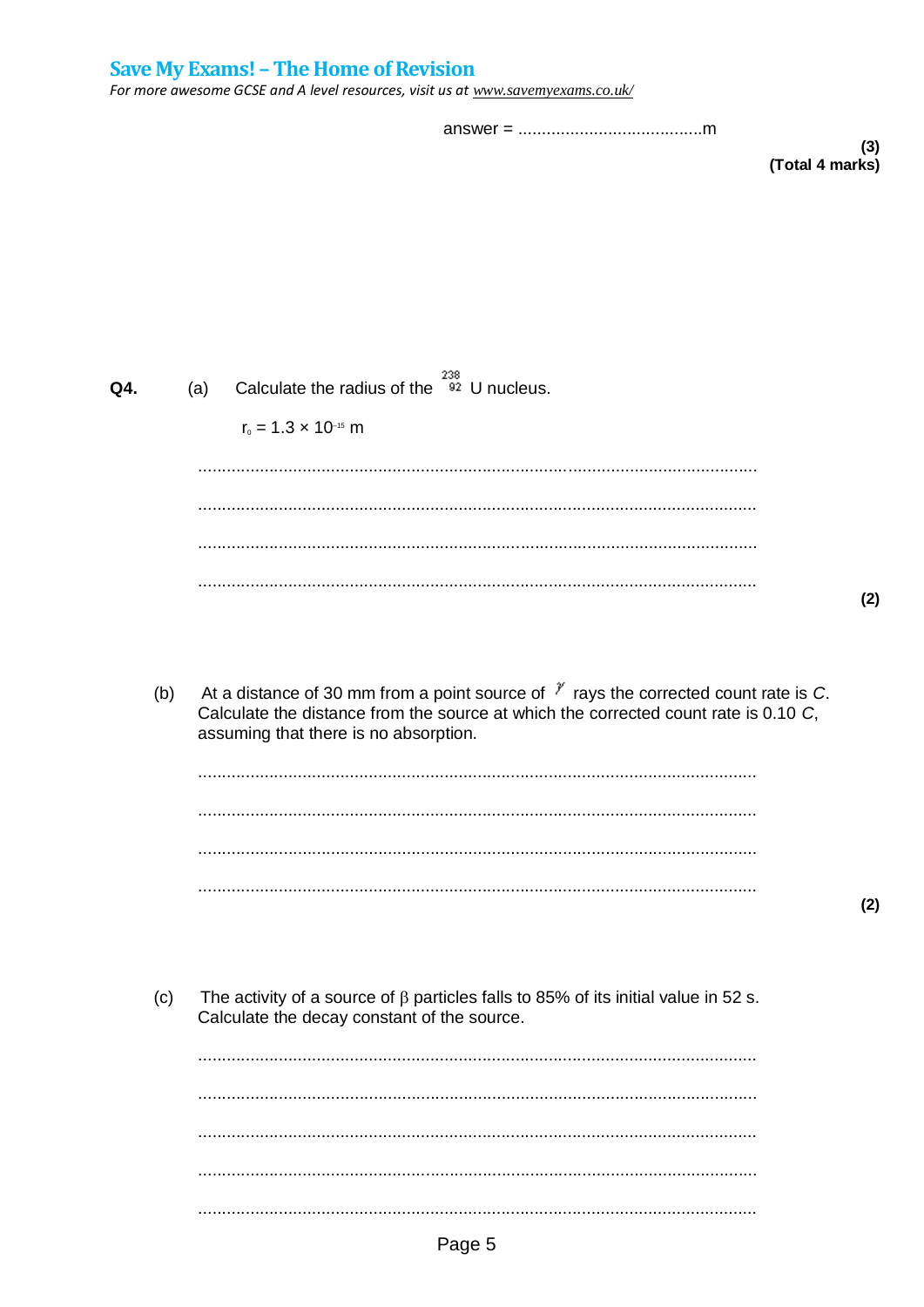(d) Explain why the isotope of technetium,  $^{99}Tc_m$ , is often chosen as a suitable source of radiation for use in medical diagnosis.

You may be awarded additional marks to those shown in brackets for the quality of written communication in your answer.

...................................................................................................................... ...................................................................................................................... ...................................................................................................................... ...................................................................................................................... ...................................................................................................................... ...................................................................................................................... ...................................................................................................................... **(Total 10 marks)**

**Q5.**The radius of a nucleus, *R*, is related to its nucleon number, *A*, by

$$
R = r_0 A^{\frac{1}{3}},
$$
 where  $r_0$  is a constant.

The table lists values of nuclear radius for various isotopes.

| Element | $R/10^{-15}$ m | Α  |  |
|---------|----------------|----|--|
| carbon  | 2.66           | 12 |  |
| silicon | 3.43           | 28 |  |
| iron    | 4.35           | 56 |  |

**(3)**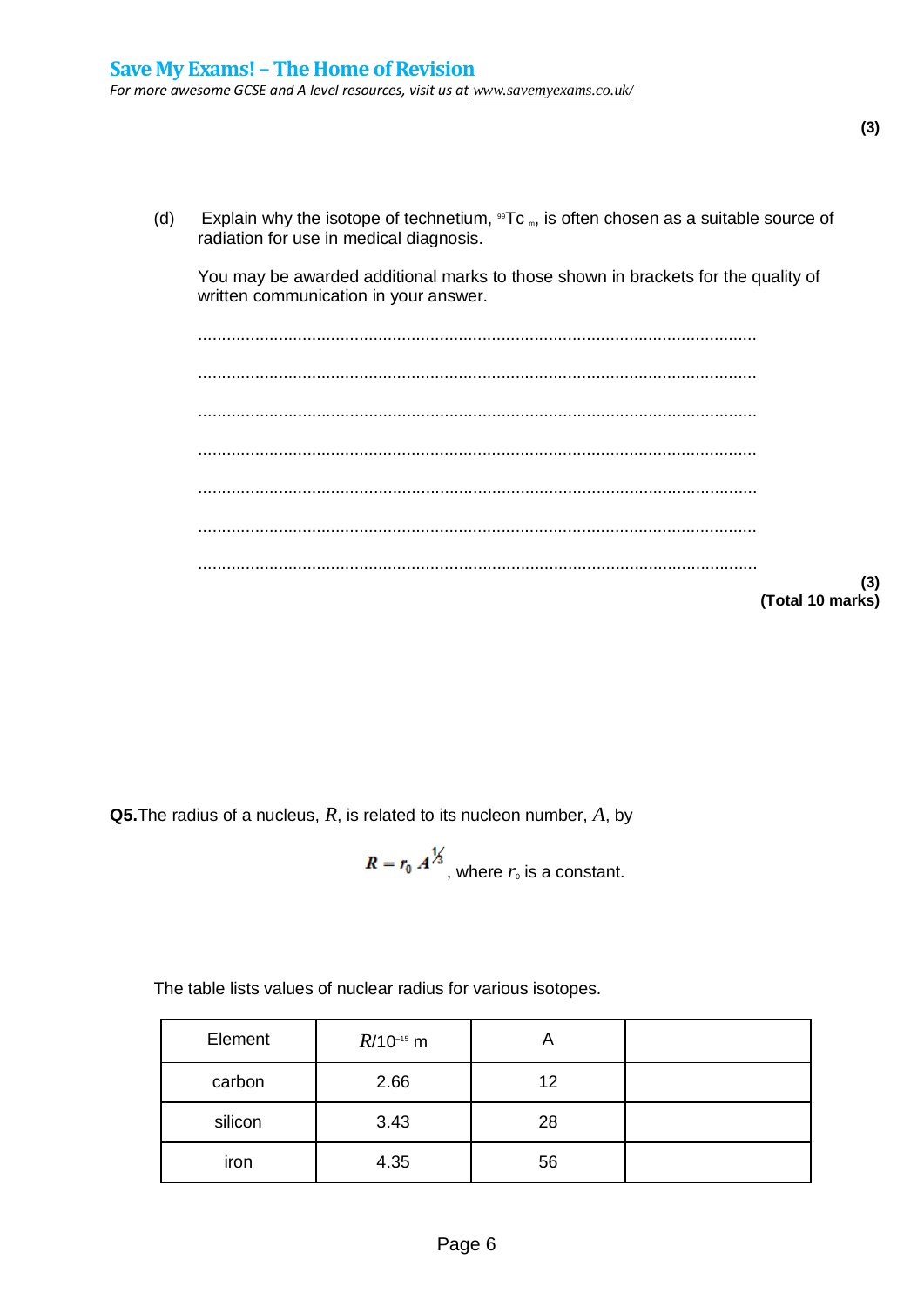## **Save My Exams! - The Home of Revision**

For more awesome GCSE and A level resources, visit us at www.savemyexams.co.uk/

| . .<br>แท | 5.49 | 120 |  |
|-----------|------|-----|--|
| lead      | 6.66 | 208 |  |

#### Use the data to plot a straight line graph and use it to estimate the value of  $r_0$ .  $(a)$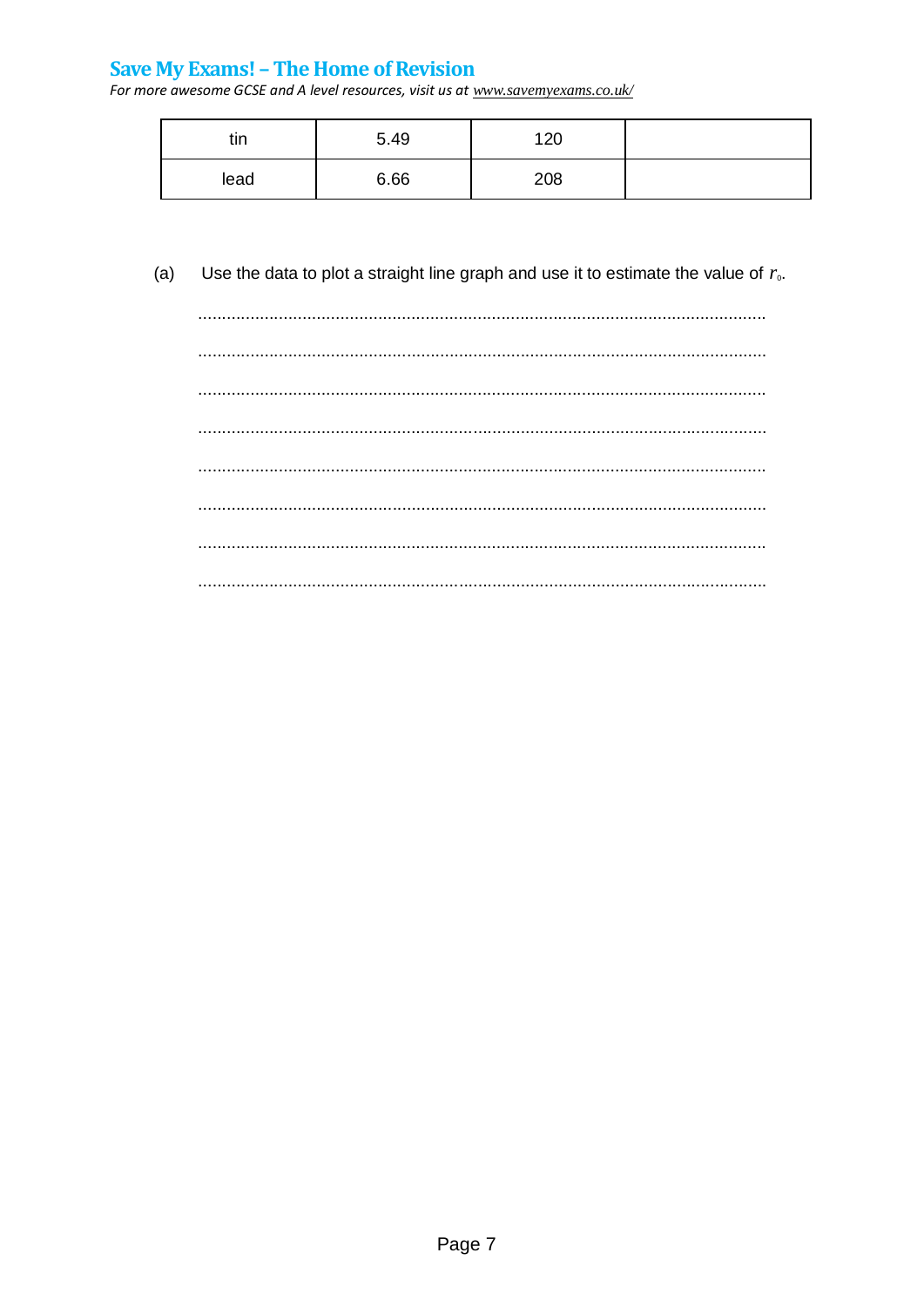#### **Save My Exams! –The Home of Revision**

For more awesome GCSE and A level resources, visit us at *www.savemyexams.co.uk/* 



(b) Assuming that the mass of a nucleon is 1.67  $\times$  10<sup>-27</sup> kg, calculate the approximate density of nuclear matter, stating **one** assumption you have made.

**(8)**